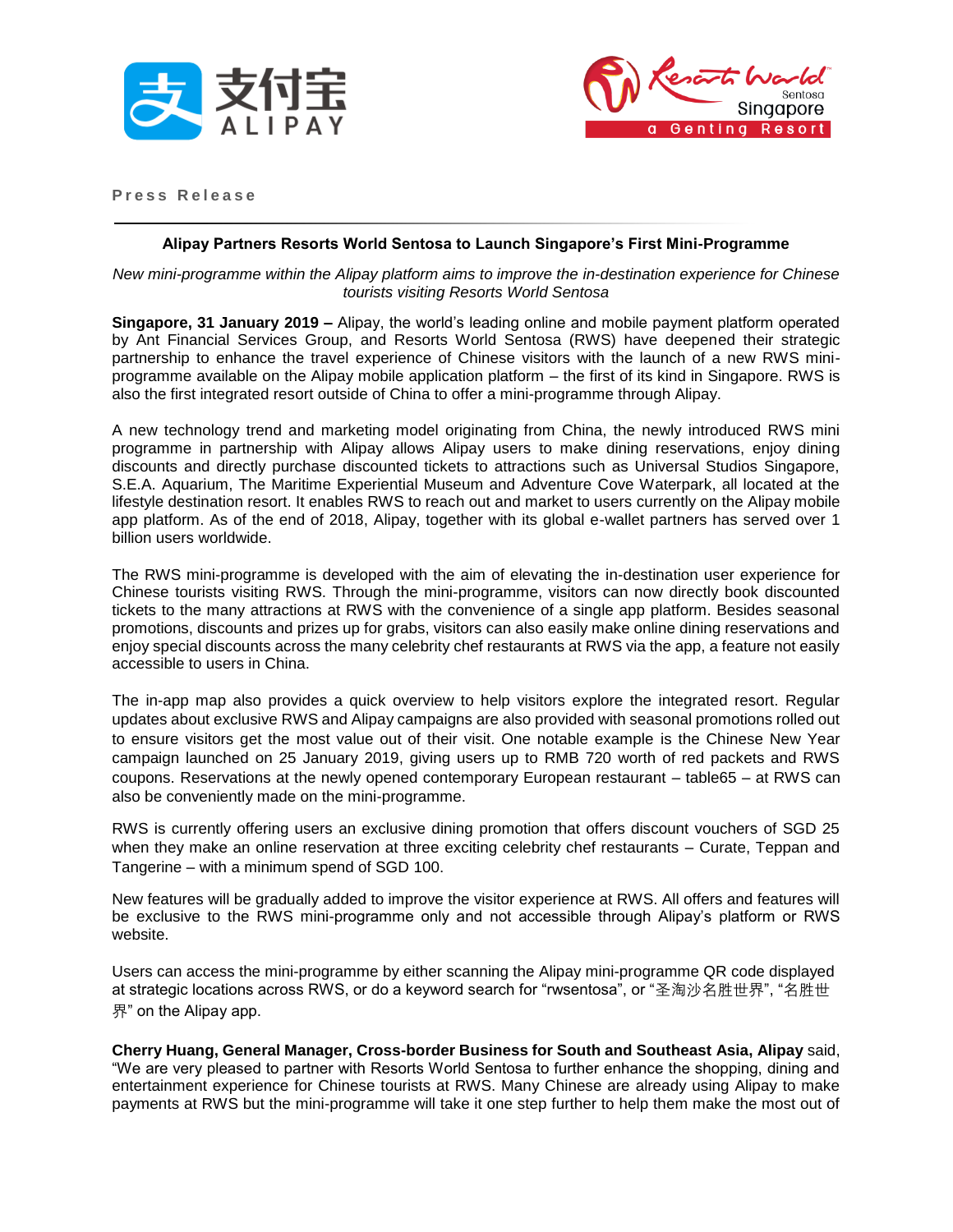



every visit, with discounts, offers, free reservations and seasonal campaigns. Particularly at a time when the Chinese are traveling more, and willing to spend more during their vacations abroad, it is crucial that businesses in this region are accommodating their unique spending behaviours. According to the latest Nielsen report on outbound Chinese tourism and consumption trends, merchants in Southeast Asia, including Singapore, are benefiting the most from adoption of Alipay as a payment method. In fact, 60% of merchants here report increased foot traffic and increased revenue since making Alipay available."

**Mr Chow Keng Hai, Senior Vice President for Resort Operations, Resorts World Sentosa** said, "Chinese visitors form a very important source market for RWS where our highly popular attractions such as Universal Studios Singapore and S.E.A. Aquarium count among the top must-visit places on their travel itineraries, along with our many exciting restaurants helmed by renowned celebrity chefs. With Alipay already widely accepted as a fast and convenient payment mode across RWS, this new partnership with Alipay takes us a step ahead to enhance the post-arrival experience for Chinese visitors at RWS. We are confident that the mini-programme will greatly increase the appeal of RWS, offering our Chinese guests an all-in-one app to access the many attractive discounts and making it a breeze for them to book tickets and make dining reservations at the click of a button."

- END -

# **About Alipay**

Operated by Ant Financial Services Group, Alipay is the world's largest mobile and online payment platform. Launched in 2004, Alipay currently has over 520 million active users and over 200 domestic financial institution partners. Alipay has evolved from a digital wallet to a lifestyle enabler. Users can hail a taxi, book a hotel, buy movie tickets, pay utility bills, make appointments with doctors, or purchase wealth management products directly from within the app. In addition to online payments, Alipay is expanding to in-store offline payments both inside and outside of China. Alipay's in-store payment service covers more than 40 countries and regions across the world, and tax reimbursement via Alipay is supported in 29 countries and regions. Alipay works with over 250 overseas financial institutions and payment solution providers to enable cross-border payments for Chinese traveling overseas and overseas customers who purchase products from Chinese e-commerce sites. Alipay currently supports 27 currencies.

## **About Resorts World Sentosa**

Resorts World Sentosa (RWS), Asia's premium lifestyle destination resort, is located on Singapore's resort island of Sentosa. Spanning 49 hectares, RWS is home to world-class attractions including Universal Studios Singapore, S.E.A. Aquarium, the Maritime Experiential Museum, Dolphin Island and Adventure Cove Waterpark. Complementing the adventure and adrenaline of its theme parks and attractions are six unique luxury hotels, the world-class Resorts World Convention Centre, a casino and the Asian flagship of a world-renowned destination spa. RWS offers award-winning dining experiences and exciting cuisine from around the world across its many renowned celebrity chef restaurants, establishing itself as a key player in Singapore's vibrant and diverse dining scene and a leading gourmet destination in Asia for epicureans. The integrated resort also offers world-class entertainment, from original resident productions to concerts and public shows such as Crane Dance and Lake of Dreams. RWS has been named "Best Integrated Resort" since 2011 for eight consecutive years at the TTG Travel Awards which recognises the best of Asia-Pacific's travel industry.

RWS is wholly owned by Genting Singapore, a company of the Genting Group. For more information, please visit [www.rwsentosa.com.](http://www.rwsentosa.com/)

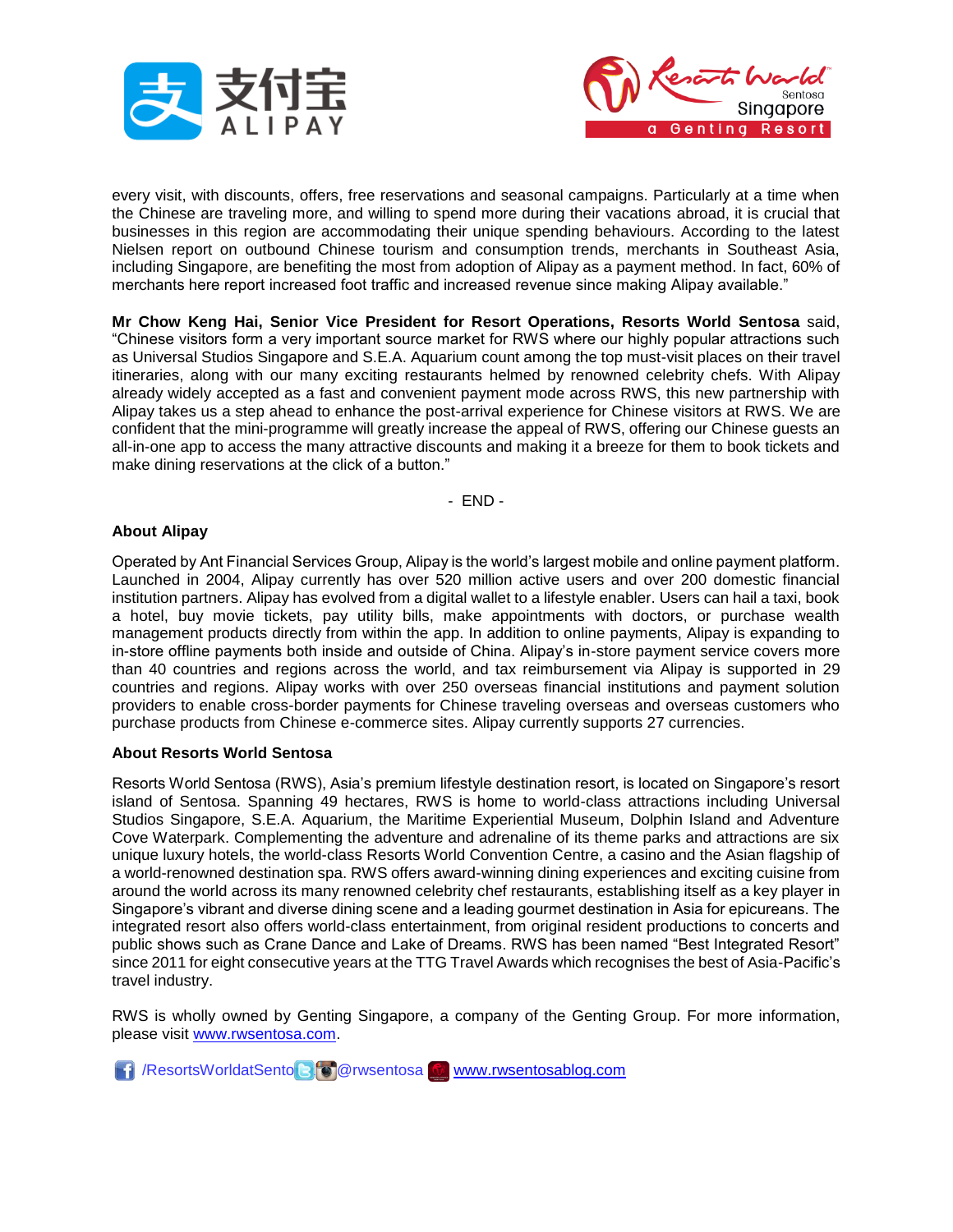



## **Media contacts**

Alipay Keith Zhai [keith.zhai@antfin.com](mailto:keith.zhai@antfin.com)

Text100 Singapore +65 6603 9000 [alipaysg@text100.com.sg](mailto:alipaysg@text100.com.sg)

Resorts World Sentosa Mr Chua Loo Lin Email: [loolin.chua@rwsentosa.com](mailto:loolin.chua@rwsentosa.com) Tel: +65 6577 9896

**Annex**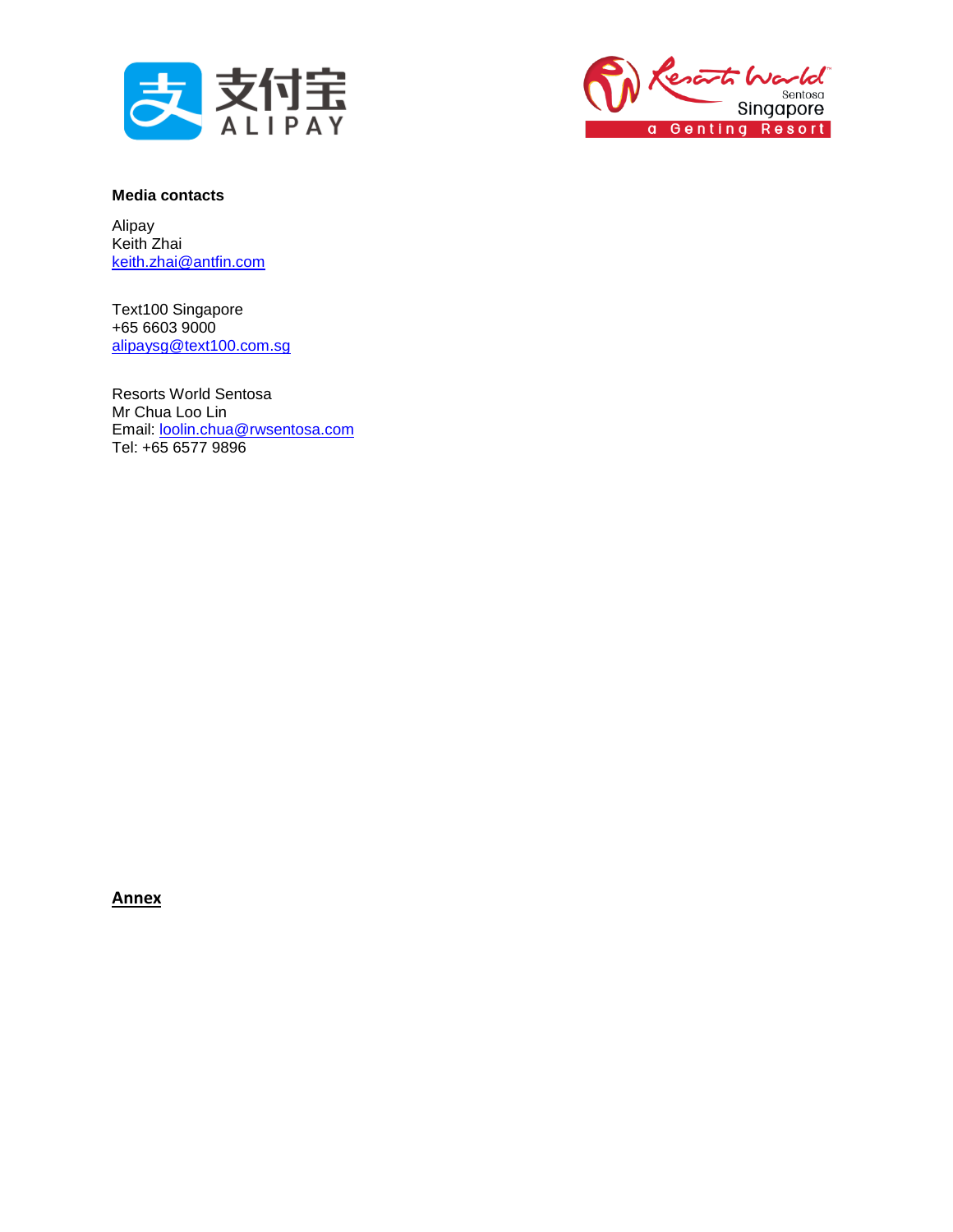



| 小程序                                                         |                                                                      |  |
|-------------------------------------------------------------|----------------------------------------------------------------------|--|
| 专属餐饮优惠<br><b>ET</b><br>满百减25新币<br><b>With Allege</b><br>心响亮 |                                                                      |  |
|                                                             |                                                                      |  |
| F<br>景点门票                                                   | 名厨精选<br>探索名胜                                                         |  |
| 限时特惠                                                        |                                                                      |  |
|                                                             | 水上探险乐园一日票-成人 (13-5<br>9岁)<br>今日不可定 送餐券 已售3份<br>立即抢购<br>S\$34≈¥169.07 |  |
|                                                             | 水上探险乐园一日票-儿童 (4-12<br>岁)<br>今日不可定 送餐券 已售3份<br>立即抢购<br>s\$27≈¥134.26  |  |
| 美味佳肴                                                        |                                                                      |  |
|                                                             | h.<br>$  -  $                                                        |  |





 $\mathcal{M}$ CURATE创意品... 米鉄板日法融合... 天滋林鲜泰餐厅



Resorts World Sentosa Alipay Mini-Programme